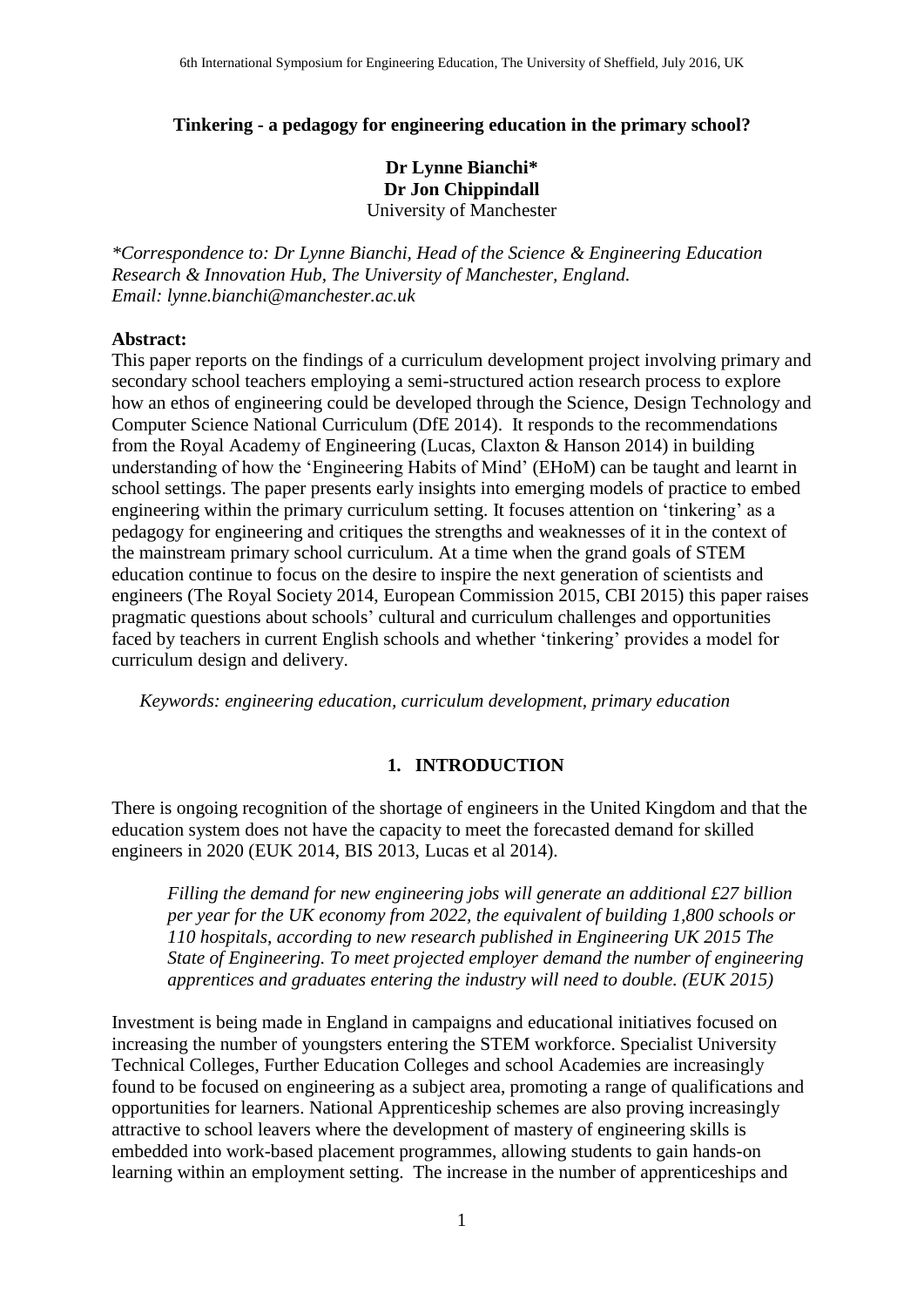the number of engineering places at University provide a diversification of entry points into the profession.

Professional bodies such as the Royal Academy, Engineering UK, Institute of Mechanical Engineering and the Institute for Engineering & Technology offer programmes of support for young people who show interest and passion in science, technology, engineering and Mathematics. National schemes such as Tomorrow's Engineers offers a careers programme for secondary pupils delivered through a partnership between business and industry, the engineering profession and schools.

In 2014 the Royal Academy of Engineering published the 'Thinking Like an Engineer' report which offered the sector a different perspective on the issue of mobilising engagement and understanding in engineering as a profession. In contrast to profiling the range of engineering careers the authors reframed the educational challenge of developing the next generation of engineers by proposing that educators explore the issue from the perspective of the underpinning skills and thinking processes that engineers exemplify in their practice. They drew on Costa and Kallic's (2002) work into Habits of Mind and hypothesised that the shortage of engineers could, to some extent, be due to a lack of understanding about how great engineers actually 'think'. Their research promotes a range of skills or mindful approaches that define an engineer apart from other scientific disciplines, e.g. scientists or mathematicians.

They promote interest in teaching young people to 'think like an engineer' and outline the findings from research with professional engineers that define a range of dispositions typical of engineers. The authors, Lucas et al (2015), offer a framework that includes six Engineering Habits of Mind, namely Improving, Visualising, Creative Problem Solving, Problem Finding, Adapting and Systems Thinking (ref. Appendix 1). They suggest that by understanding how engineers think and work, that teachers and young people could be better equipped to develop a curriculum that explicitly identifies teaching and learning methods and evaluation practices that support young people to be or think like an engineer.

At a similar time, engineering can be said to be identified within an increasingly visible network of makers, within tinkering studios, Tinkerlabs and Tinkergardens. In such spaces the intersections between Art, Science and Technology are blurred and what emerges are spaces in which young people can play with, make, refine, remodel or repurpose materials and machinery in creative purposeful pursuits. Such processes and skills are associated with 'tinkering', which Cuoco et al (1996) defines as, 'taking ideas apart and putting them back together again'. Doorley (2014) presents strong alignment with the habits of mind outlined by Lucas et al (2015) in suggesting that tinkering begins with problem solving and curiosity about how something works. She affirms the process-based approach that embodies tinkering which is supported through discussion, tests, experiments and play.

Resnick & Rosenbaum (2013) caution the overuse of the term tinkering which they suggest can be used dismissively. The association of 'just tinkering' with someone working without a clear goal or purpose, or without making noticeable progress is counter to the what they see as a valid and valuable style of working, characterized by a playful, exploratory, iterative style of engaging with a problem or project. The authors of this paper would share Resnick & Rosenbaum's perspectives which suggest that when people are tinkering, they are constantly trying out ideas, making adjustments and refinements, then experimenting with new possibilities with clear purpose in mind.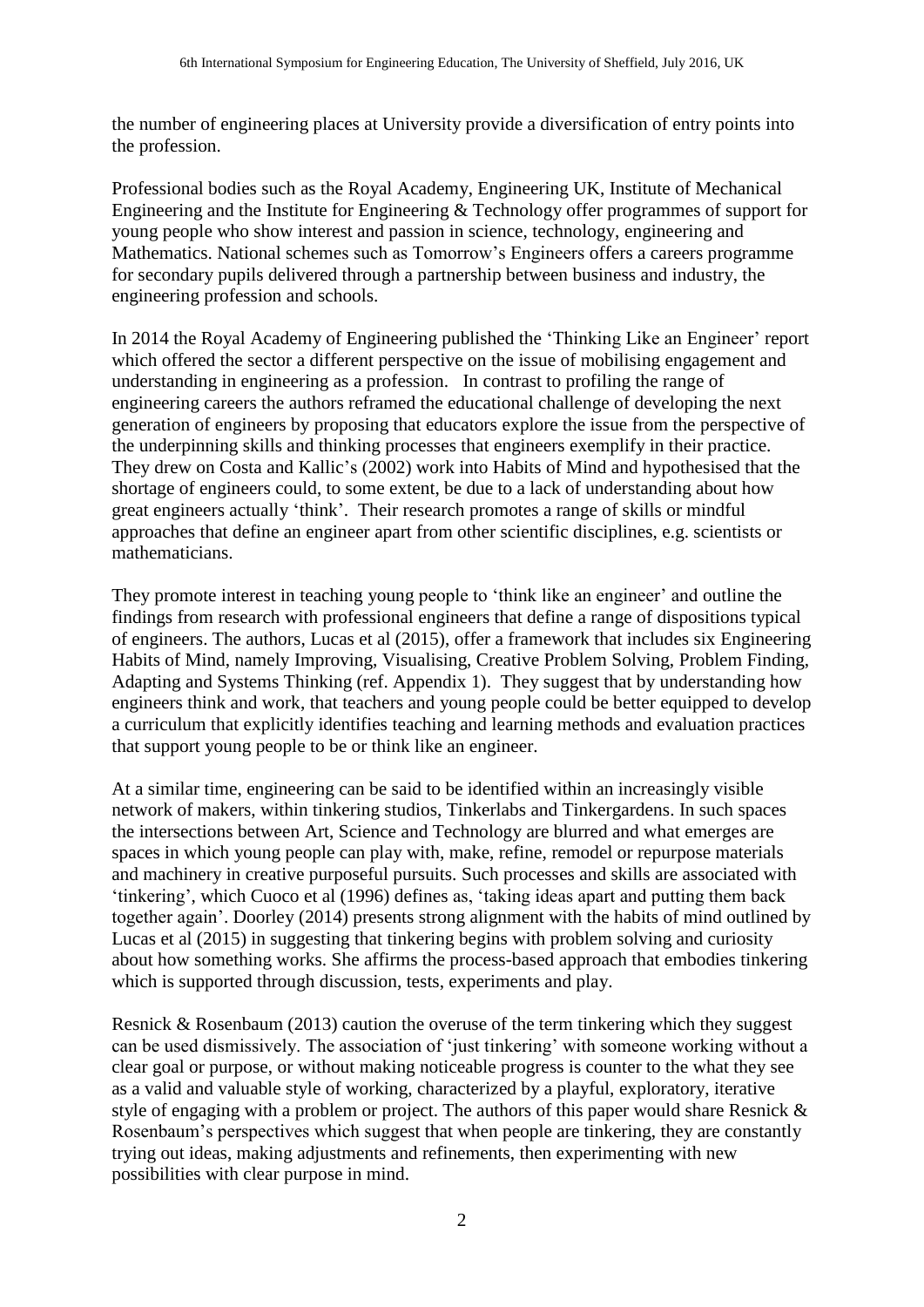What does emerge from the literature is a tension between tinkering and a 'traditional' linear approach to creating which is more constraining i.e. we create a plan, we make what we have planned, and we review what we have made. In contrast, whilst 'tinkering' still incorporates all three stages, it is an agile approach which affords pupils the room to flit back to their plan to adjust it as they are making. In this way tinkering could be viewed as an inferior approach to planned scientific practice, and one that has a level of disorganisation or indirectness that frees an individual from getting things right, and 'to plan' the first time.

The bringing together of these two literature sets – engineering habits of mind and tinkering lead to the study presented in this paper. For this purpose the authors considered a working definition for tinkering as follows:

Tinkering is exploring through fiddling, toying, messing, pottering, dabbling and fooling about with a diverse range in things that happen to be available in a creative and productive pursuit to make, mend or improve.

This paper reports on the findings of a curriculum development project involving primary schools employing a semi-structured action research process to explore how an ethos of engineering could be developed through the Science, Design Technology and Computer Science National Curriculum (DfE 2014).

The authors accept that using the term tinkering in this way could lead to potential misunderstandings with readers and teachers. They accept that the general premise of tinkering is an act of aimless exploration or activity, whereas the activities identified within this paper are more structured and thoughtful, as suggested by Resnick & Rosenbaum (2013). The term tinkering has been used by teachers as a bridge to move across the boundaries of engineering and education and as such promotes the embracing of an ethos of play and experimentation within the curriculum and classroom. It has challenged them to consider alternative more agile teaching approaches which contrast with the more frequently found objective-led approaches that are currently emphasised in UK school settings. It is important that in this paper the reader acknowledges that tinkering in an educational setting is presented as a productive pursuit and that the term has been a bridging concept/model allowing teachers and educators to discuss and explore how the agile yet purposeful process of tinkering can encourage an ethos of engineering in primary school settings.

## **Method**

The project spanned the academic year of 2014-15 and involved six primary schools and two secondary schools in Greater Manchester (England). Schools were recruited through invitation drawing on previous engagement with the University of Manchester, the Computers at School network and Local Authority recommendations. Two teachers were recruited from each school, who were Computer Science, Design & Technology or Science leaders in their school.

The teacher pairs were supported by two project leaders who liaised with head teachers/senior leaders to establish commitment from the school, developed a range of professional development opportunities and provided a framework for teachers to engage in short-term Action Research activity. The project leaders also visited school settings to see classroom based activity as well as to talk and review progress with the teachers.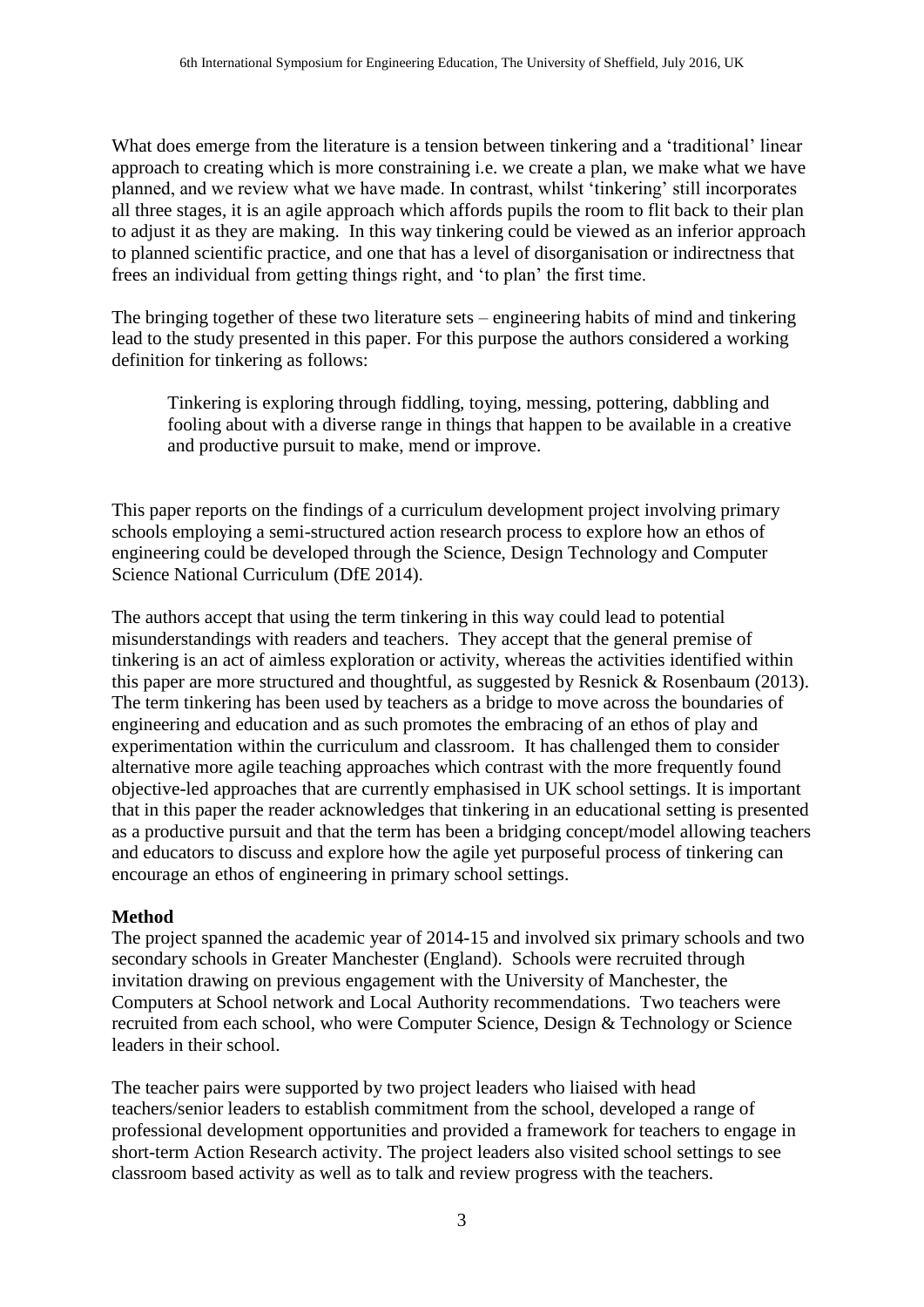The professional development opportunities spanned the academic year and were designed to be experiential and engaged teachers in hands-on activities and discussions alongside academic engineering lecturers from the University of Manchester. In total there were 4 days off-site professional development focused on topics including Computational Thinking (Barefoot Computing 2014), Engineering Habits of Mind (Lucas et al), an overview of literature on 'Tinkering' and Action Research (Kemmis et al., 2013). Teachers were actively encouraged to collaborate and share learning within the project sessions and also to support other teachers across the project.

Teachers were then asked to creatively respond to the project question: *How do we embrace engineering education and an ethos of tinkering using computer science, design & technology and the science curriculum?*

Teachers designed approaches to address the question that best suited their pupils' needs, school interests and personal expertise. They were asked to trial their approaches in school, reflecting with each other and with the project team over the successes and challenges they faced. They recorded their activity using photographs, video, pupils' work and notes. Each school provided a written summary of their findings using an '8-minute Magic Moment' presentation, which involved a review of outcomes using a 4-slide PowerPoint based on Guskey Professional Development Model (2000). The slides were framed as:

- what happened?
- impact on teachers and teaching;
- impact on children and learning;
- impact on the whole school.

Each case was reviewed alongside the others by the project leaders who drew out common themes (successes, issues or questions) that arose across them. The project case studies were presented at a dissemination conference at the Royal Academy of Engineering where this project was positioned against other schools involved in similar school-based developments in the UK.

## **Findings**

The cases reflect two areas of interest, firstly with regard to the development of engineering practices in school using tinkering within the Computer Science Curriculum and secondly to tinkering within the Design & Technology Curriculum. None of the cases focused on the integration of engineering specifically within the Science curriculum. Table 1 provides an overview of five cases and outcomes reported by the teachers. Three schools also started but did not complete the project and hence are no represented in the table.

| Case          | Approach                                                                                                                                                                                                                             | Impact on Children &                                                                                                                                                              | Impact on Teachers &                                                                                                                                                                                               | <b>Impact on Whole School</b>                                                                                                                                                                                 |
|---------------|--------------------------------------------------------------------------------------------------------------------------------------------------------------------------------------------------------------------------------------|-----------------------------------------------------------------------------------------------------------------------------------------------------------------------------------|--------------------------------------------------------------------------------------------------------------------------------------------------------------------------------------------------------------------|---------------------------------------------------------------------------------------------------------------------------------------------------------------------------------------------------------------|
|               |                                                                                                                                                                                                                                      | Learning                                                                                                                                                                          | <b>Teaching</b>                                                                                                                                                                                                    | <b>Community</b>                                                                                                                                                                                              |
|               | • Whole school focus on<br>'Tinkology'<br>• Focus on developing<br>children's resilience<br>• Tinkering tables/spaces in<br>every classroom as well as use<br>of homework activities<br>• Focus on taking things apart<br>and making | - Children noted to be<br>asking thought provoking<br>questions in a scientific<br>way<br>- Raising children's<br>awareness of engineering<br>with a focus on female<br>engineers | project rekindled teacher<br>enjoyment of teaching<br>provided a sense of<br>purpose outside the<br>constraints of the national<br>curriculum<br>- supporting innovation in<br>teaching and learning<br>approaches | - invitation of past pupils<br>who now work in the<br>engineering sector (ARUP)<br>to work with the children.<br>- Securing of own funding<br>grant due to interest and<br>enthusiasm for the area of<br>work |
| $\mathcal{D}$ | • Secondary teachers creating<br>tinkering experiences for<br>primary pupils<br>• Computer Science focus                                                                                                                             | - Children enjoyed making<br>and 'putting things<br>together'<br>- The project gave girls                                                                                         | Engineering identified as a<br>specific area or subject<br>within the curriculum<br>Exploiting the<br>$\overline{\phantom{a}}$                                                                                     | - increased awareness of<br>robotics technology and<br>collaborative problem<br>solving.                                                                                                                      |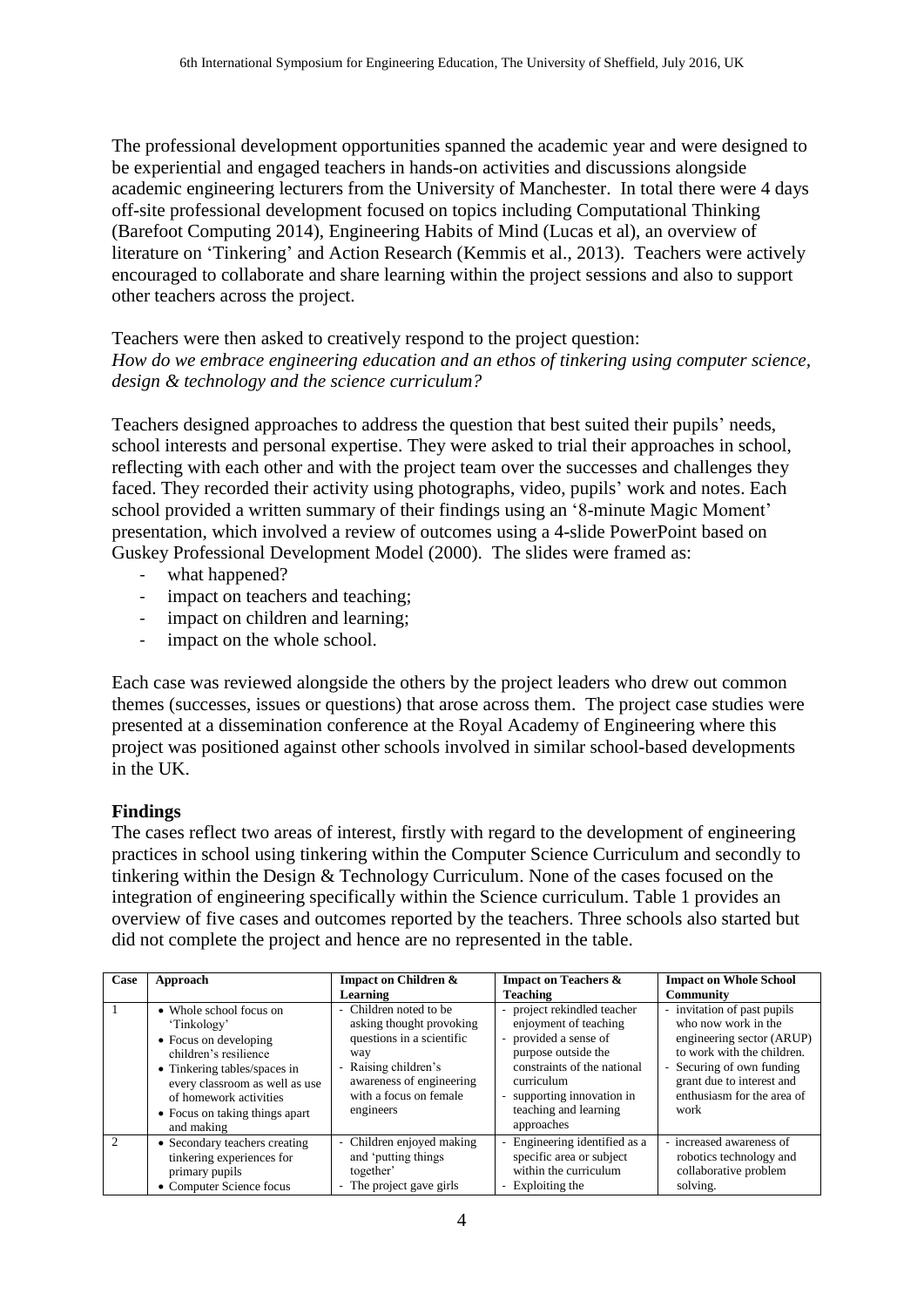|                | • Involvement of parents and<br>community/business partners<br>• Making and programming car<br>buggies                                                                                                                | opportunities to<br>demonstrate their skills<br>and enthusiasm for<br>learning<br>Many pupils were<br>$\frac{1}{2}$<br>motivated by the<br>competition event at the<br>end of the project.                                                                                                                                                                                                                                                                                                                                    | opportunities to work with<br>the new Computer Science<br>curriculum objectives in a<br>creative way                                                                                                                                                                                                                                                                                                                                                       | - A competition enabled<br>collaboration with parents,<br>increasing their<br>understanding of how<br>Computing is being taught<br>in school                                                                                                                                                                                                                        |
|----------------|-----------------------------------------------------------------------------------------------------------------------------------------------------------------------------------------------------------------------|-------------------------------------------------------------------------------------------------------------------------------------------------------------------------------------------------------------------------------------------------------------------------------------------------------------------------------------------------------------------------------------------------------------------------------------------------------------------------------------------------------------------------------|------------------------------------------------------------------------------------------------------------------------------------------------------------------------------------------------------------------------------------------------------------------------------------------------------------------------------------------------------------------------------------------------------------------------------------------------------------|---------------------------------------------------------------------------------------------------------------------------------------------------------------------------------------------------------------------------------------------------------------------------------------------------------------------------------------------------------------------|
| 3              | • Involvement of two classes<br>• Design Technology focus<br>• Peer-to-peer learning, children<br>learning together across year<br>groups<br>• Use of external partners to<br>enhance teacher<br>confidence/knowledge | Children learnt that<br>$\overline{\phantom{a}}$<br>mistakes are part of the<br>learning process<br>Children were noted to<br>$\overline{\phantom{a}}$<br>take responsibility for their<br>own learning and<br>challenge themselves.<br>- As peer tutors they have<br>develop confidence, social<br>skills, self-motivation,<br>perseverance and<br>resilience.                                                                                                                                                               | Lesson structure was<br>changed to give children<br>an end point to work<br>towards without giving<br>them the steps to reach<br>them<br>Explicit focus on tinkering<br>and EHOM encouraged<br>teachers to support<br>children in finding their<br>own route through<br>Teacher's role was<br>overseer and facilitator and<br>minimal structure to<br>lessons.<br>- Emphasis on the process of<br>learning rather than the<br>creation of a final product. | Children have transferred<br>$\overline{\phantom{a}}$<br>their skills and approaches<br>to problem solving to other<br>curriculum areas<br>- Project raised awareness of<br>innovation and<br>experimentation within the<br>curriculum $-$ a 'have a go'<br>attitude<br>Development of home-<br>$\Box$<br>school links through<br>competition and<br>homework tasks |
| $\overline{4}$ | • One Year 6 (10-11 years) class<br>• Focus on developing Growth<br>Mind Set and 'fantastic<br>failures'<br>• Use of 'pre-tinkering' tasks<br>Emphasis on 'process over<br>$\bullet$<br>outcome'                      | Children followed a<br>learning framework, of<br>Ask it $\rightarrow$ Think it $\rightarrow$<br>Speak it $\rightarrow$ Try it $\rightarrow$<br>'Break' it $\rightarrow$ Fix it<br>- Pupils' reasoning skills in<br>Maths and Science noted<br>to improved as well as<br>children's confidence to<br>share ideas and voice their<br>opinions about the world<br>around them.<br>Children applying their<br>skills to a range of<br>contexts, with notable<br>understanding of failure<br>being part of the learning<br>process | Approach changed style of<br>lesson planning, with<br>increased focus on pupil-<br>led learning<br>Teachers role was<br>facilitory and<br>collaborative, stepping<br>back and working with the<br>children to set attainable<br>goals and explore how to<br>achieve them                                                                                                                                                                                   | - Computer Science &<br>Science staff have merged<br>into a STEM team,<br>enhancing cross-curricular<br>opportunities<br>Project informed school<br>leaders about the open-<br>ended approach to<br>teaching and learning and<br>this is being considered at<br>a whole school level                                                                                |
| 5              | • Secondary school focus<br>• Focus with secondary pupils<br>on Design Technology using<br>Computer Aided Design<br>• Support for partner primary<br>pupils focused projects model<br>making.                         | Increased awareness and<br>use of the language of<br><b>Engineering Habits of</b><br>Mind<br>Specific focus on problem<br>$\overline{a}$<br>finding that stimulated<br>new ideas for design                                                                                                                                                                                                                                                                                                                                   | Teachers felt re-energised<br>about teaching approaches,<br>inspired to buy new<br>resources and materials to<br>allow pupils the<br>opportunities in lesson to<br>tinker and explore<br>Key challenge to integrate<br>flexible working practices<br>with Year 9 (GCSE) year<br>groups                                                                                                                                                                     | Greater awareness of<br>action research and the<br>impact of focused<br>approach to curriculum<br>development                                                                                                                                                                                                                                                       |

Table 1: Case Study Overview

Of the six case studies, Case Study 4 is detailed for exemplification (ref. Appendix 2) addressing the development of engineering practices in school using tinkering within the Computer Science Curriculum.

## **Discussion**

All the cases provide insight into the way 'tinkering' was adopted as a pedagogy for enhancing children's engineering practices in the classroom. This paper focuses in particular on these aspects of the project findings, whereas future papers may address other project outcomes in relation to the way teachers and children responded to the different Engineering Habits of Mind.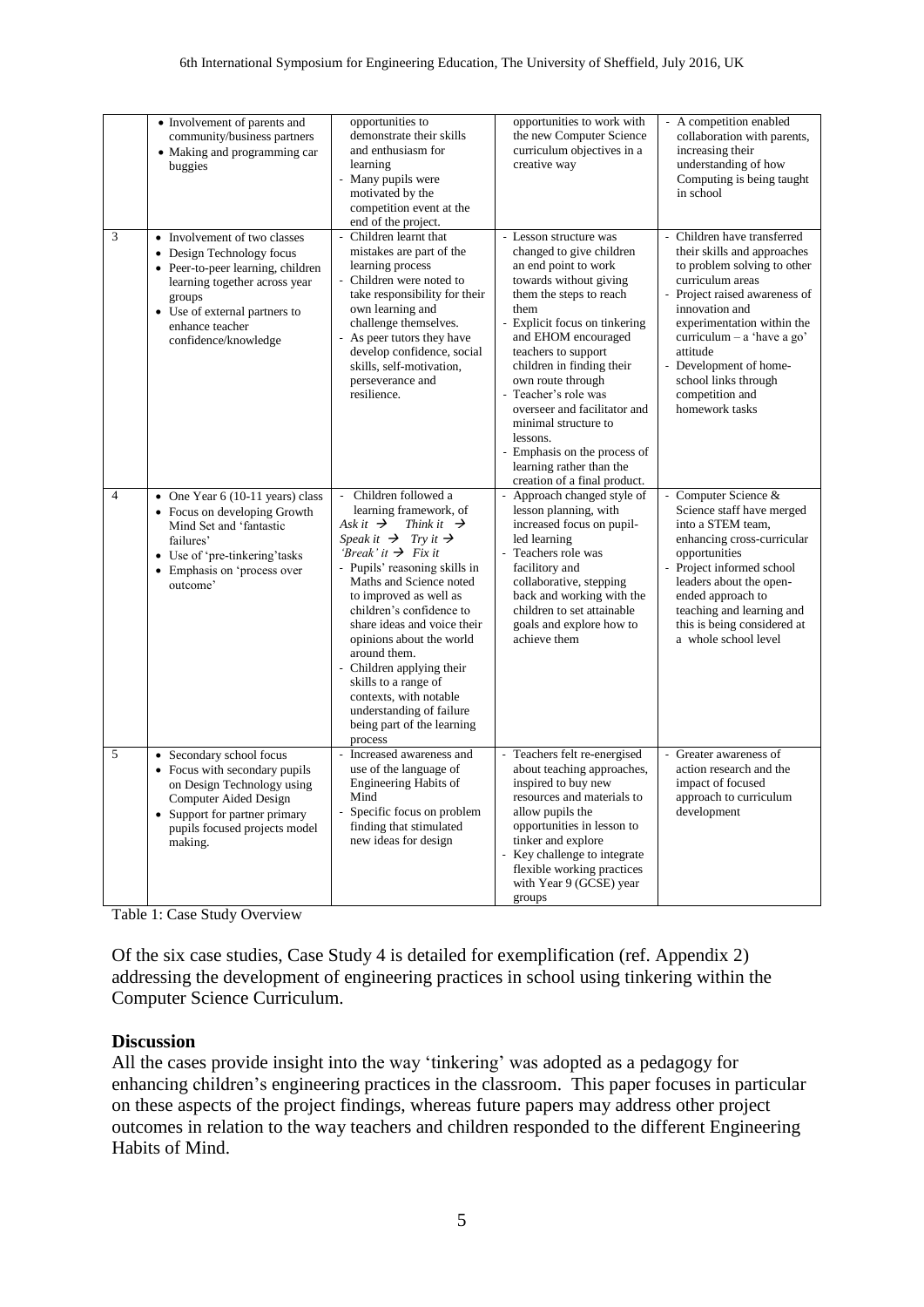'Tinkering' as a concept was introduced to the project group during the initial immersive professional development event. An increased level of interest was emerging in the educational field. As the maker communities had begun to consider how at-home tinkering could be linked to in-school learning practices (Lamers et al, 2013). The release of on-line open courses, e.g. those provided by Coursera called 'Tinkering Fundamentals: A Constructionist Approach to STEM Learning' has provided stimulus for increased use and discussion of tinkering and learning. Within this project it was of interest to harness the concept of tinkering as a means through which to explore, compare and if possible align school based learning of engineering and the engineering habits of mind.

Tinkering provided a concept that enabled teachers with varied levels of expertise and experience of engineering to talk about the practices of an engineer. Teachers seemed at greater ease to draw relationships between tinkering and child-led learning than 'engineering' as a discipline. This was most prominent with primary teachers. Some project groups coined new phrases for tinkering for their own school settings, describing 'pre-tinkering' or 'tinkology' tasks or activities. These were found to engender a sense of ownership and inspiration, something that the project leaders were keen not to suppress, and something they explained was not often possible in current context of primary school education.

Whatever the term being used, teachers invariably used tinkering to describe approaches to learning that were:

- hands-on and incorporated a 'making' experience
- child-led or child-centred , where teachers became facilitators, coaches or mentors in the learning process
- collaborative, where children worked with their peers, with older or younger children and with the teacher as co-learner
- playful, where taking time to investigate, experiment and try-out ideas was encouraged and celebrated
- emergent in their outcomes, where teachers and children defined and refined their intended outcomes during the process of making and experimentation rather than having them set from the outset
- sometimes competitive, where children worked together in teams incentivised to design and make a product that surpassed their peers
- challenging and prompted a need to persevere in the face of adversity, where children needed to cope with failure by accepting and appreciating this as part of the tinkering process.

Examples of children's tinkering activities were making towers from blocks with a range of different requirements, looking inside technology such as old computers, using and making robots that could be programmed to move, designing building spaces from a brief, 3D model making, building model bridges etc. Whether using the new technologies and programming techniques provided by Raspberry Pis, Pibrellas, Bee-Bots, Crumbles, Scratch and Python within the Computer Science curriculum, or by broadening the range of approaches to teaching through problem solving in Design Technology, tinkering seemed to be a language that all teachers felt comfortable to use and a concept they found easy to work with.

The cases illustrate the teachers' role when learning through tinkering as being supportive rather than directive, even where they found it challenging to step back and watch things going wrong. Teachers refrained from providing answers to children but looked to question and scaffold the tinkering process so that children retained the ownership of the product they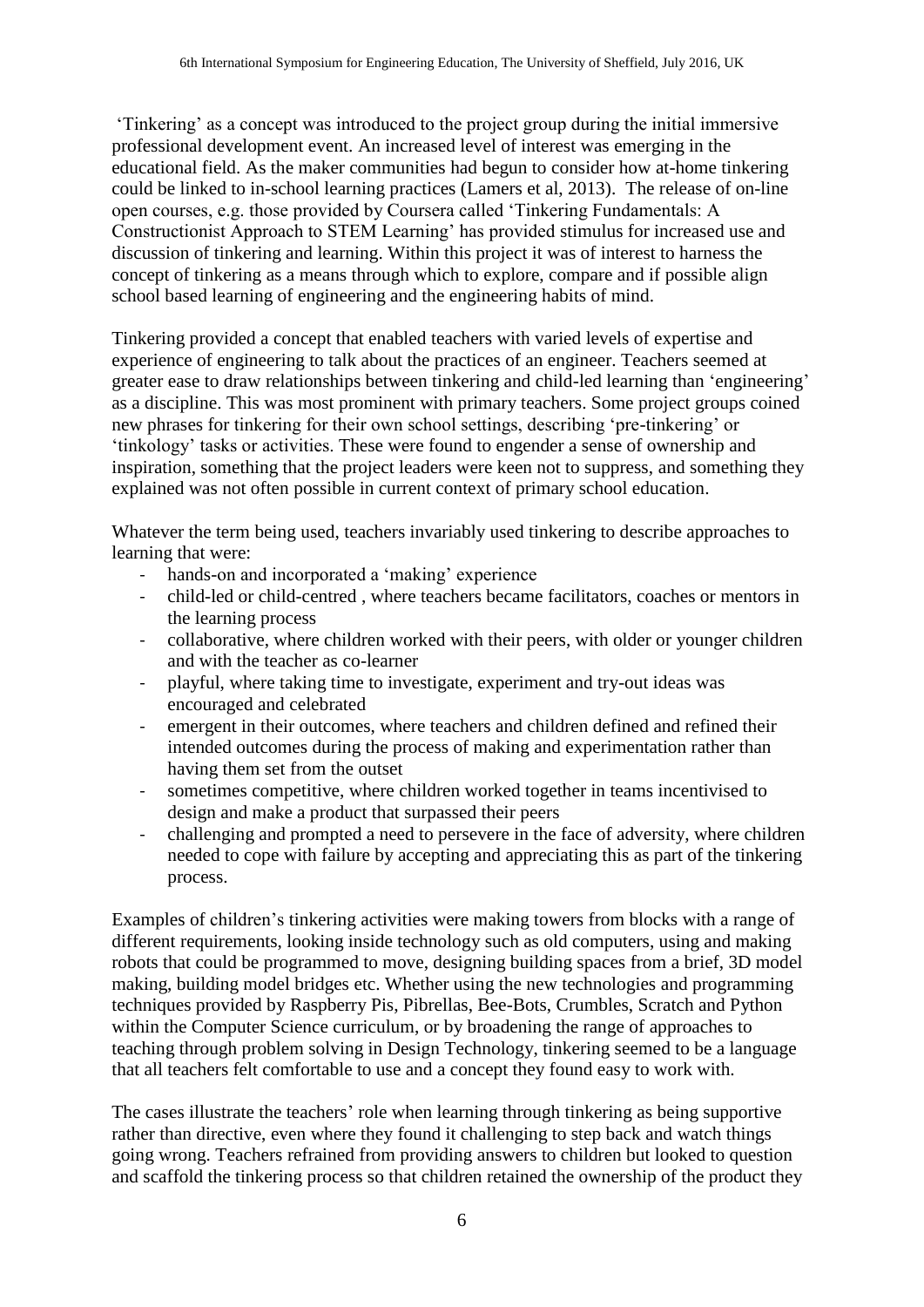were making. In one particular case the teachers explained how adopting a tinkering approach enhanced the opportunity for creativity, and although taking more time than 'standard' lessons, such learning reached out to pupils who would usually not achieve as well as others, in particular the lower achievers.

Three considerations related to the use of tinkering as a pedagogy for learning and developing engineering in primary and secondary schools emerged from the project. Each one is discussed here.

*1. Tinkering provided opportunity for flexible, exploratory, child-led learning approaches. Such learning styles could be said to counter the approaches towards teaching and learning that are increasingly sensed within a standard curriculum model where teacher planning, learning outcomes and pupil progress are highly defined goals.* 

The ethos of tinkering provided teachers with increased legitimacy to offer time for exploration and experimentation. This aligns with Krieger et al (2015) who suggest that tinkering appears to be inextricably linked to exploration and exploratory behaviour. They state that*, 'it is generally considered an informal practice, often with a purpose of improvement, and is commonly associated with experimentation, or 'trial and error' methods. As a problem solving technique and learning strategy it is often in contrast to formal, established, or prescribed methods.'* 

Such practices could be viewed by education authority figures as an 'excuse' for teachers to do limited lesson planning or to have too free a focus on what children will learn or how they will progress within a lesson environment that uses tinkering. Indeed Lewis & Friedrich (2016) further explain that tinkering is 'a kind of suspension of learning, an interruption of any smooth, linear narrative that culminates in measurable outcomes' (p238). The challenge for the education system, if considering tinkering to be a pedagogy that could allow for engineering education to begin to be framed or realised within school settings, would be to overcome the potential prejudices that might arise from such viewpoints.

Tinkering provided teachers with a stimulus through which an ethos of exploration was enhanced and could be understood by children, teachers and parents alike. Using the term provided a common interest/language within schools and is suggested to have been received in an 'easier' way than the term 'engineering'.

In a similar way to Lewis & Friedrich (2016) this project's outcomes stimulate questions about whether and how 'tinkering' which has a certain *temporal* dimension suggesting a loss of definitive ends, uncertainty of outcomes, and the simultaneous rhythms of withdrawing and progressing, can be held in equal esteem to the 'teaching to the test' culture that predominates the lives of many schools, or the requirements to produce evidence of pupil and teacher effectiveness. Tinkering would need to be valued within the primary education system as being a means through which the skills of experimentation and exploration might become the 'pure means' and outcomes for learning.

*2. There is a good relationship between the skills represented by the Engineering Habits of Mind, Scientific Enquiry and Computational Thinking. What does the concept of tinkering provide teachers with that further develops the connections between the skill sets, e.g. of visualisation, adaptation, pattern seeking etc.?*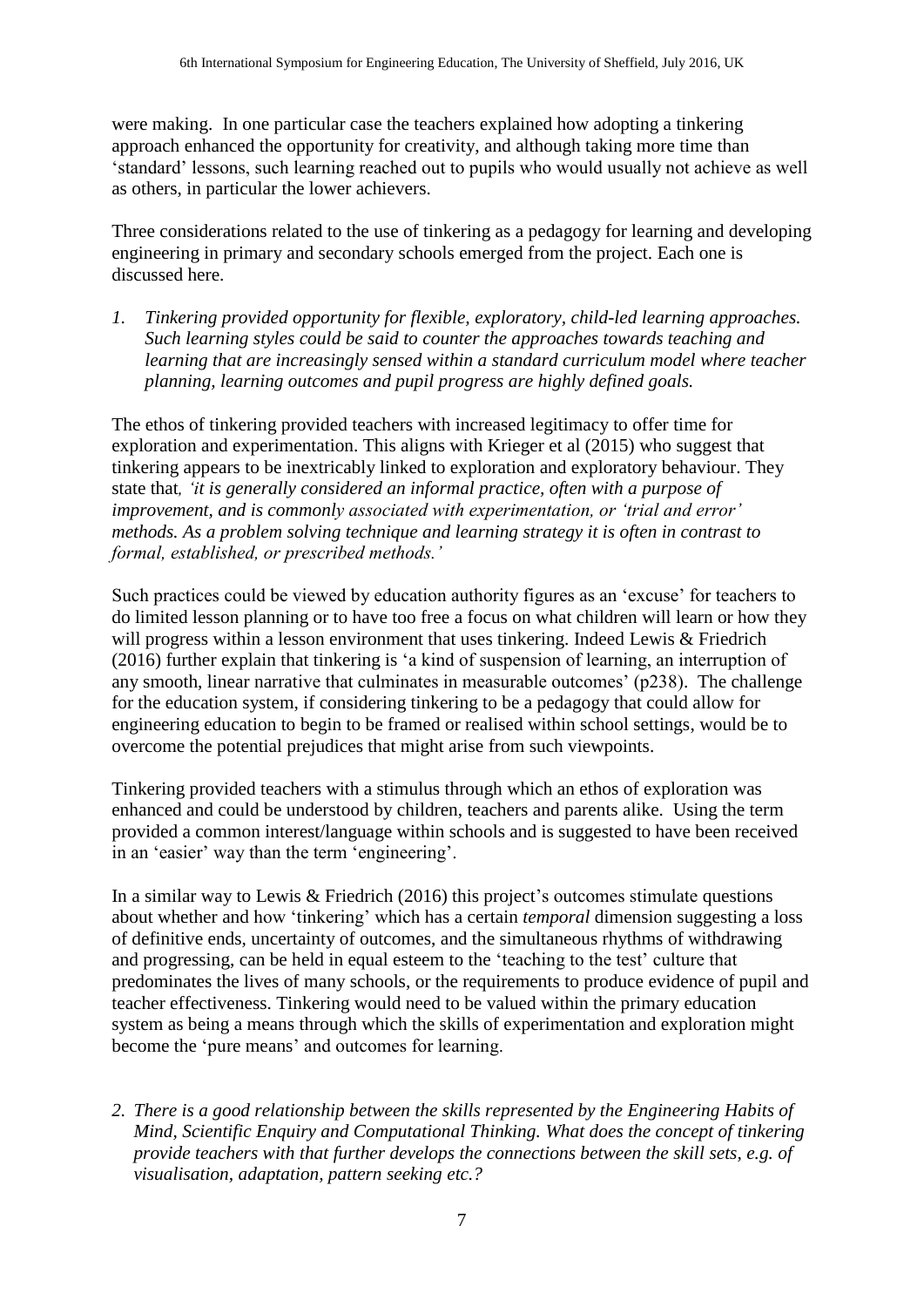Computational thinking is a new term to the National Curriculum. At its heart computational thinking is about effective problem solving, either with or without a computer. The Barefoot Computing Project (2014) proposes six computational thinking concepts of logic, algorithms, decomposition, patterns, abstraction and evaluation (Ref. Appendix 3)



**Figure 1: Connections between the skills of Computational Thinking (CT), Scientific Enquiry (Sci.Enq.) and the Engineering Habits of Mind (EHoMs).**

These concepts and those identified by Lucas et al (2014) as 'Engineering Habits of Mind' can also be associated with skills that school science teachers encourage through the teaching of working scientifically in primary and secondary school. Here pupils are taught to ask questions, plan, observe, measure, present information, analyse and draw conclusions, communicate outcomes.

When reviewing the connections between the three skill sets it is helpful to reassure ourselves of the direct relevance of one skill set to another. For instance, System Thinking, Algorithms & Decomposition, Planning are fundamentally interlinked when pupils plan an enquiry as they decompose the process into a series of steps - an algorithm. The ability to think algorithmically can further support a pupil when planning by encouraging a systematic stepby-step approach. The use of science equipment also provides experience in developing system thinking, as pupils need to show understanding of how equipment works together, and can even provide opportunity for the refinement of measurement with the use of digital/computational equipment e.g. how measuring equipment such as light gates are built into the experimental apparatus.

However, the risk to the contemporary teacher may still emerge from the fluid and serendipitous nature of tinkering which may fail to capture the rigour of the defined opportunities, especially where a novice teacher may be employing it as a pedagogic approach. Tinkering risks being assumed as too playful in its approach for a National Curriculum or school-based setting, especially as learners become older and face academic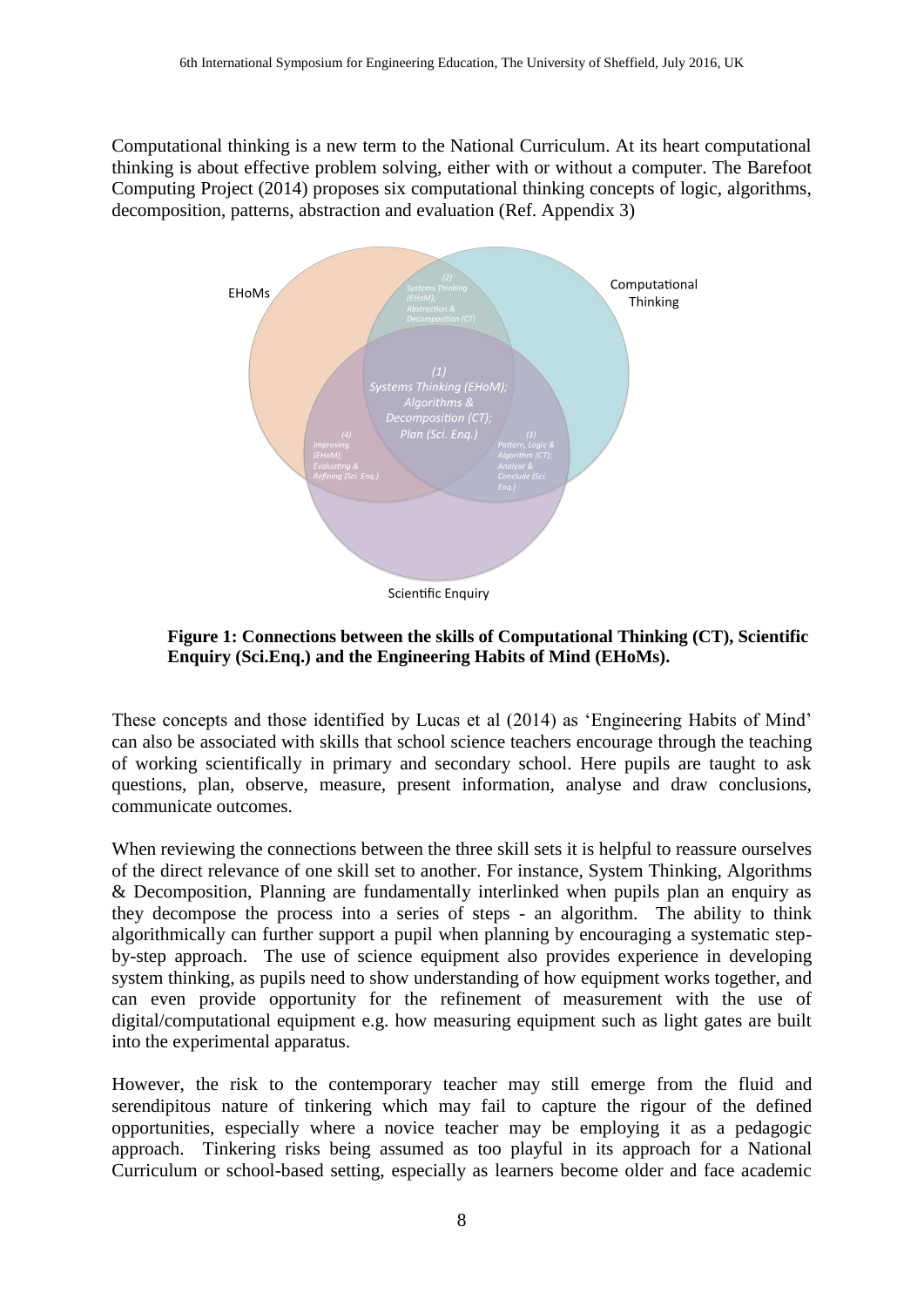challenges related to standardised testing and qualifications. The perception that any outcome from tinkering is a worthy outcome because it engenders the use and development of skills may be found not to be worthy enough.

Lewis & Friedrich (2016) suggest that, 'even if one tinkers in order to achieve a specific goal, what is unique about tinkering is that its meandering and its improvisational pacing push toward a goal while also delaying its eventual arrival…Tinkering is recursive and highly experimental. Indeed, it is an educational activity released from any *towards.*' (p239)

Although the project schools were able to overcome these challenges on a sort term basis it is questionable as to how the value aligned with a skills-based, process-orientated learning can ever be on a par with or more highly than other knowledge-focused aspects of the primary and secondary school curriculum. Can this challenge be resolved such that tinkering might offer a pedagogy for engineering education in primary and secondary schools?

## *3. Is people's interpretation of what 'tinkering' too broad, and consequently result in it meaning anything to anyone?*

Within this project it became increasingly considered that tinkering is characterised by an iterative agile approach to problem solving and creating. When people tinker they could be found to make a quick plan before commencing activity, or indeed none. As they tinker, which is often synonymous with a 'making' process, they may come across new ways of doing things, then leading them to change tack, veer off from their original plan and continue to redefine their approach. 'Tinkering' was viewed by the project group as allowing them the freedom to do so.

During this process there is interdependency between head and hand activity. A tinkerer might make a quick alteration to their plan in order to get our *head* to accept or thing around any changes or outcomes they are noticing. One acknowledged it is back to *hand –* the making, to continue the ongoing exploration and development. The flitting between head and hand, together with the iterative re-evaluation of the direction of travel within the work stream is in contrast to 'traditional' forms of making in which we follow a constrained linear path of design, make and evaluate.

What was evident from this project was that there were inherent tensions between the freedom tinkering affords to a learning process and the requirement of teachers to cover specific National Curriculum content. Teachers will most likely find it is difficult to guarantee complete coverage of the National Curriculum for every child if solely relying on tinkering as a pedagogy. The use of tinkering has, like any other approach, need to be fit for purpose and as such, should be one element of a toolkit of creative teaching and learning approaches that teachers employ, alongside and including more structured approaches such as guided discovery and direct teaching. This would then enable us to clarify the value of tinkering as a process for learning, and although not identified as one of the engineering habits of mind, it rather provides an approach which lends itself to the development of them. As pupils were encouraged in the project to use tinkering and to engage in making activity and challenges, teachers suggested that they had opportunity to support the development of the EHoMs by making the skills explicit and talking with the pupils about what benefit they could find in focusing attention on the processes they encouraged.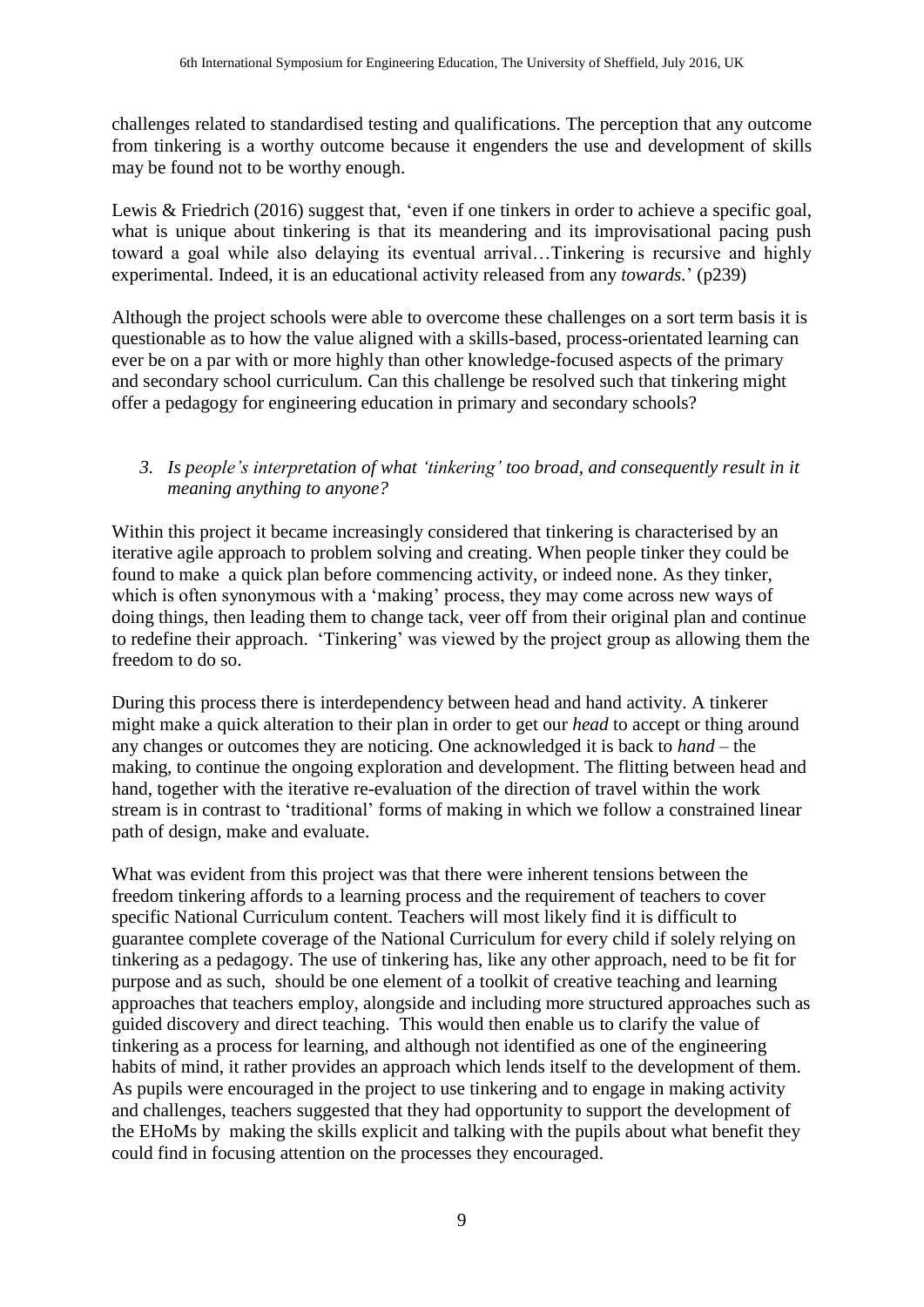*4. Knowing how a child's learning progresses when using a tinkering habitus is unclear. If tinkering is to be used as a pedagogy for engineering education, can a teacher adequately articulate progression in learning?* 

The ambition to develop metrics for progression in creative approaches or learning have been the interest of many researchers (Fillis & McAuley 2000; Ferry, 2003; Craft et al. 2006, 2007; Spencer et al., 2012). Suggested methods have included tests, ratings scales; interviews; checklists; peer, parent, or teacher rating; observations; assessment of end products; personality tests; biographical sketches; aptitude and ability tests. This project did not look for a tool for measuring an individual's abilities in tinkering, or one for Engineering Habits of Mind or Computational Thinking. Scientific enquiry skills have however been formatively assessed through levels descriptors until the proposed revision of assessment frameworks for science (DFE, 2015).

The challenge of taking a flexible learning approach through tinkering, and applying a metric or rigour to it via a framework is in itself problematic. Yet if tinkering is to be embraced as a pedagogy for engineering education in schools then teachers will need to qualify and/or quantify learner outcomes. The English educational culture will require to know and make visible the skills pupils are developing. Bianchi's (2002) thesis on the development of personal skills and capabilities, including creativity, in Science provides a supportive model of development which could potentially be applied to learning through tinkering. She describes how a learner can develop in four ways: knowledge and understanding about the skill; being able to critically self-assess one's own capability; having the know-how or strategies to improve and demonstrating the skills in problem solving settings. In this way it is suggested that in order to further consider whether tinkering can be progressed, that further exploration will need to be undertaken that specifically examines this as an area of study. What was apparent within this study was that across the project group there emerged a shared understanding and explicit articulation about what tinkering entailed and the culture it created within classrooms that if captured could begin to define the features from what which a metric for progression could emerge.

## **Summary**

At a time when the grand goals of STEM education continue to focus on the desire to inspire the next generation of scientists and engineers (The Royal Society 2014, European Commission 2015, CBI 2015) this paper raises pragmatic questions about schools' cultural and curriculum challenges and opportunities faced by teachers in English schools who have interest to enrich the teaching and learning of engineering education. The paper provides a range of insights into how teachers, working collaboratively on a professional development project, attempted to design curriculum opportunities for an ethos of engineering to be developed. This took place in a range of forms with common focus on making explicit and defining the skills that engineers use and the integrating them into cross curricular making activities. The concept of 'tinkering' grew to provides a model for curriculum design and delivery and assisted the teachers in introducing a language for engineering in their schools and classrooms, once which was received with interest and enthusiasm by teachers and pupils.

The project outcomes as reported in this paper are encouraging and provide indications that tinkering supported the development of an ethos of engineering in primary schools. It does not however provide enough insight into whether it was an overarching concept that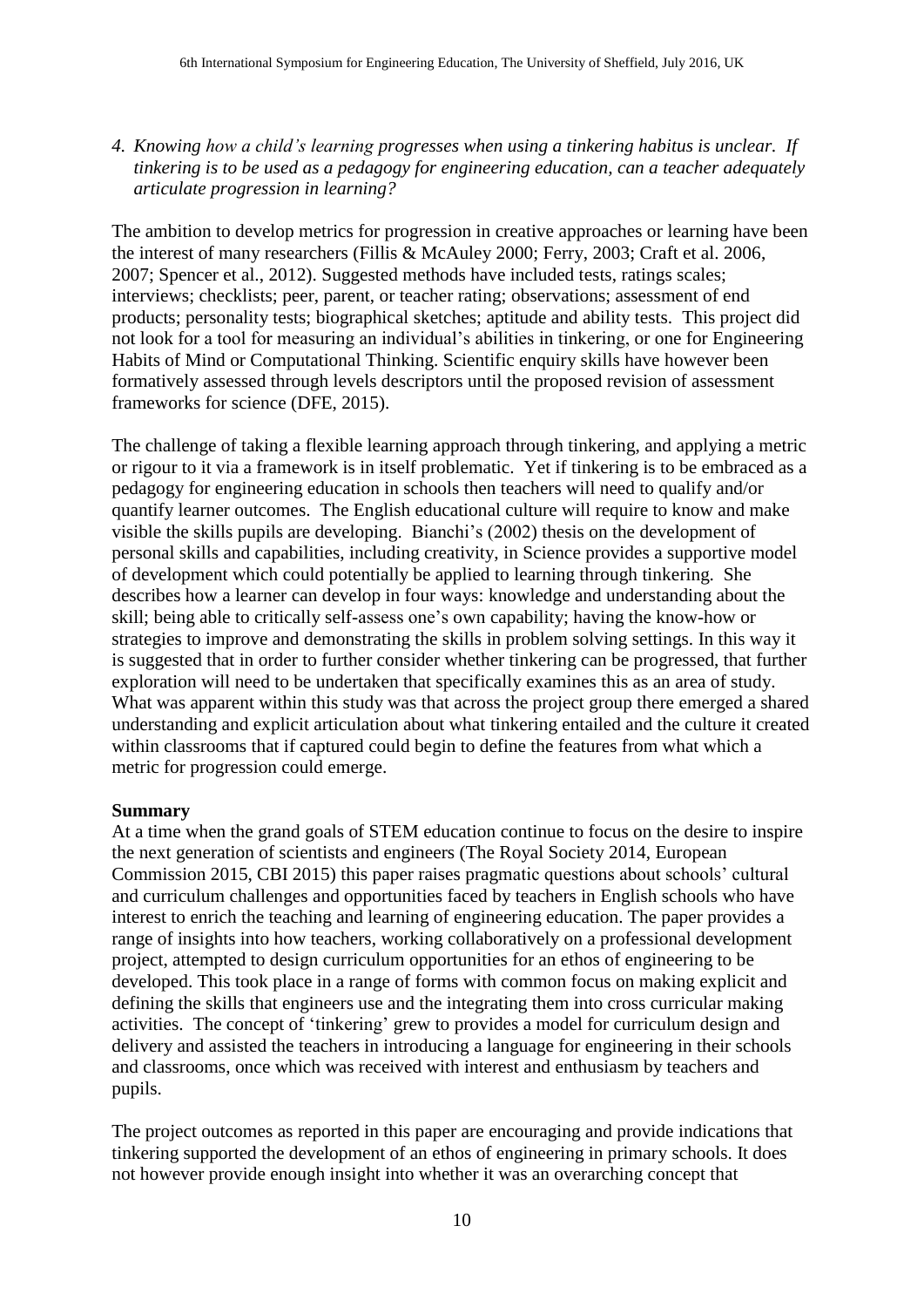stimulated pedagogy to change to being more explicitly attuned to engineering concepts and making activities or the actual fundamental processes of 'tinkering' that enabled children to think like engineers. Further exploration in the development of tinkering as a pedagogy and to work with teachers to define where and how within mainstream curriculum practice this type of work can be taken out of a project context and scaled up as an approach to curriculum design and delivery, thus furthering the knowledge about where and how tinkering can have relevance and resonance in the primary curriculum, and indeed the impact on the secondary curriculum.

# **References**

Barefoot Computing (2014) *Computational Thinking*. Url: [http://barefootcas.org.uk/barefoot](http://barefootcas.org.uk/barefoot-primary-computing-resources/computational-thinking-approaches/tinkering/)[primary-computing-resources/computational-thinking-approaches/tinkering/](http://barefootcas.org.uk/barefoot-primary-computing-resources/computational-thinking-approaches/tinkering/)

Bianchi, L. (2002) *Teacher's Experiences of the teaching of Personal Capabilities in the Science Curriculum*. PhD Thesis, Sheffield Hallam University.

Costa, A. & Kallick, B. (2002) *Discovering and Exploring Habits of Mind.* Alexandria, Virginia: Association for Supervision and Curriculum Development.

Department for Business & Skills (2013) *Professor John Perkins Review of Engineering Skills*. London. Url: [https://www.gov.uk/government/uploads/system/uploads/attachment\\_data/file/254885/bis-](https://www.gov.uk/government/uploads/system/uploads/attachment_data/file/254885/bis-13-1269-professor-john-perkins-review-of-engineering-skills.pdf)[13-1269-professor-john-perkins-review-of-engineering-skills.pdf](https://www.gov.uk/government/uploads/system/uploads/attachment_data/file/254885/bis-13-1269-professor-john-perkins-review-of-engineering-skills.pdf)

Department for Education (2015) *Interim Teacher Assessment Frameworks at the end of Key Stage 2.* Url: https://www.gov.uk/government/uploads/system/uploads/attachment\_data/file/473675/Interi m\_teacher\_assessment\_frameworks\_at\_the\_end\_of\_key\_stage\_2\_PDFA\_V3.pdf

Confederation of British Industry (2015) *Tomorrow's World: Inspiring Primary Scientists*. Brunel University, London. Url: URL: http://www.cbi.org.uk/tomorrowsworld/assets/download.pdf

Craft, A., Burnard, P., Grainger, T. and Chappell, K. (2006) *Progression in Creative Learning.* London, Arts Council England, Creative Partnerships.

Craft, A., Cremin, T., Burnard, P. and Chappell, K. (2007) Teacher stance in creative learning: A study of progression. *Thinking Skills and Creativity*, 2:2 (136-147).

Cuoco, A., Goldenberg, E. P., Mark, J., (1996) *Habits of Mind: An organising principle for Mathematics Curriculum*. Url: [http://www.promys.org/sites/promys.org/files/assets/Habits%20Of%20Mind%20by%20Al%](http://www.promys.org/sites/promys.org/files/assets/Habits%20Of%20Mind%20by%20Al%20Cuoco.pdf) [20Cuoco.pdf](http://www.promys.org/sites/promys.org/files/assets/Habits%20Of%20Mind%20by%20Al%20Cuoco.pdf)

Department for Education (2014) *The National Curriculum for England.* Url: <https://www.gov.uk/government/collections/national-curriculum>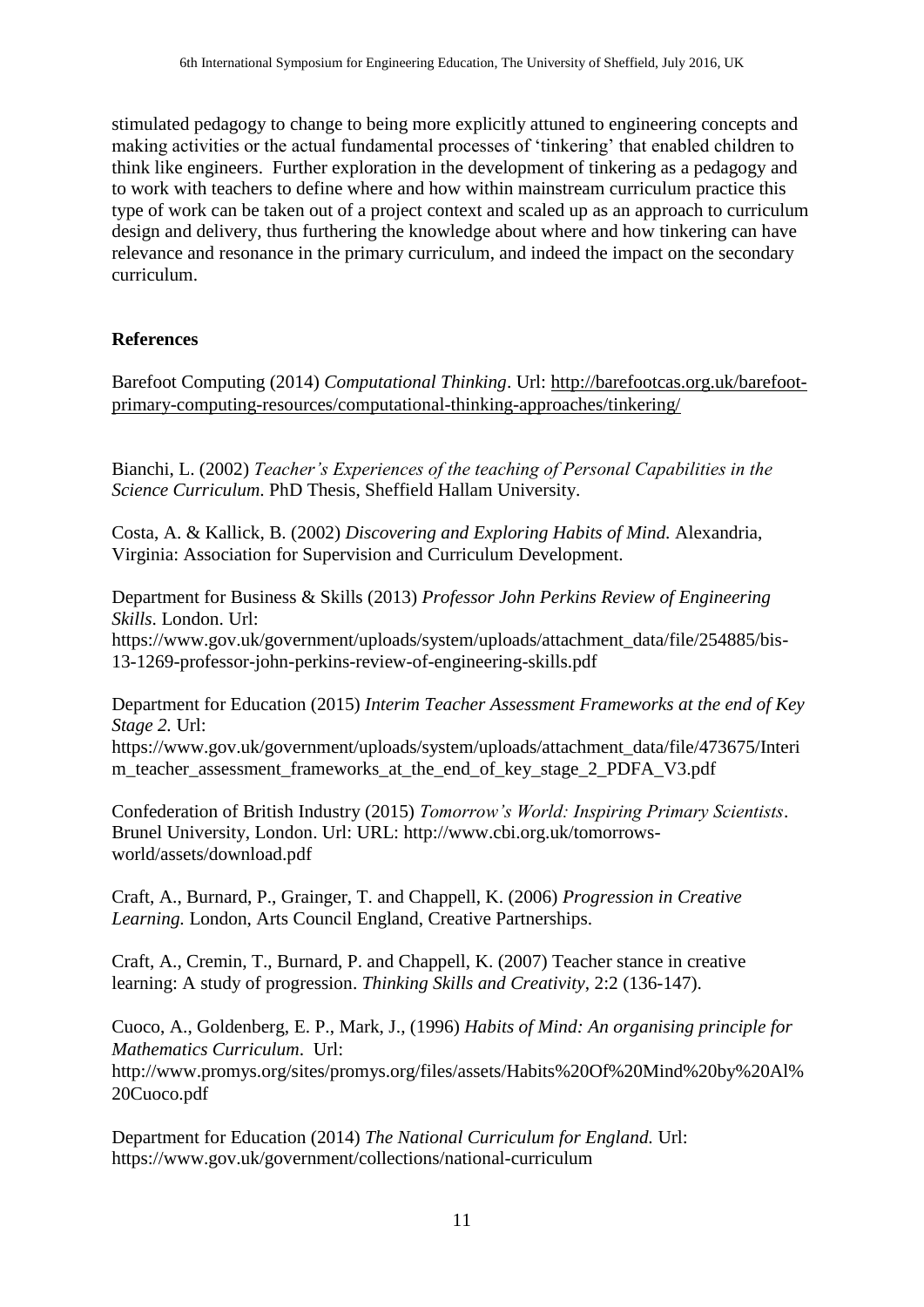Doorley, R. (2014) *Tinkerlab: A Hands-on Guide for Little Inventors*. Roost Books.

Dweck, C. (2012) *Mindset: How to fulfil your potential*. Random House, London.

Engineering UK (2014) *Engineering UK 2014 Synopsis, recommendations and calls for collaborative action*. London: Engineering UK. Url: [http://www.engineeringuk.com/research/Engineering\\_UK\\_Report\\_2014/](http://www.engineeringuk.com/research/Engineering_UK_Report_2014/)

European Commission (2015) *Science Education for Responsible Citizenship*. Url: [http://ec.europa.eu/research/swafs/pdf/pub\\_science\\_education/KI-NA-26-893-EN-N.pdf](http://ec.europa.eu/research/swafs/pdf/pub_science_education/KI-NA-26-893-EN-N.pdf)

Ferry, S. (2003). *Can Creativity Be Measured?* URL: www.acsu.buffalo.edu/~stferry/

Fillis, I. & McAuley, A. (2000) Modeling and Measuring Creativity at the Interface. *Journal of Marketing Theory and Practice*, 8:2 (8-17).

Guskey, T. (2000) *Evaluating Professional Development*, Sage, London

Lucas, B., Claxton, G., & Hanson, J., (2014) *Thinking Like an Engineer*, The Royal Academy of Engineering, London. Url: [http://www.raeng.org.uk/publications/reports/thinking-like-an](http://www.raeng.org.uk/publications/reports/thinking-like-an-engineer-implications-full-report)[engineer-implications-full-report](http://www.raeng.org.uk/publications/reports/thinking-like-an-engineer-implications-full-report)

Kemmis, S., McTaggart, R. & Nixon, R. (2013) *The Action Research Planner: Doing Critical Participatory Action Research*. Springer.

Lamers, M. H., Verbeek, F. J., and van der Puttern, P. W. H. (2013) Tinkering in Scientific Education. In *Advances in Computer Entertainment,* D. Reidsma, H. Katayose, and A. Nijholt, Eds. Springer International Publishing, 568-571.

The Royal Society (2014) *Vision for science and mathematics education*, London. Url: https://royalsociety.org/~/media/education/policy/vision/reports/vision-full-report-20140625.pdf

Resnick, M., & Rosenbaum, E (2013) *Designing for Tinkerability* (Chapter 10) Honey, M & Kanter, D E, Design, Make, Play: Growing the Next Generation of STEM Innovators, Routledge.

Krieger, S., Allen, M., & Rawn, C. (2015) *Are Females Disinclined to Tinker in Computer Science?* 15 Proceedings of the 46th ACM Technical Symposium on Computer Science Education, Kansas City, USA, March 4-7, 2015.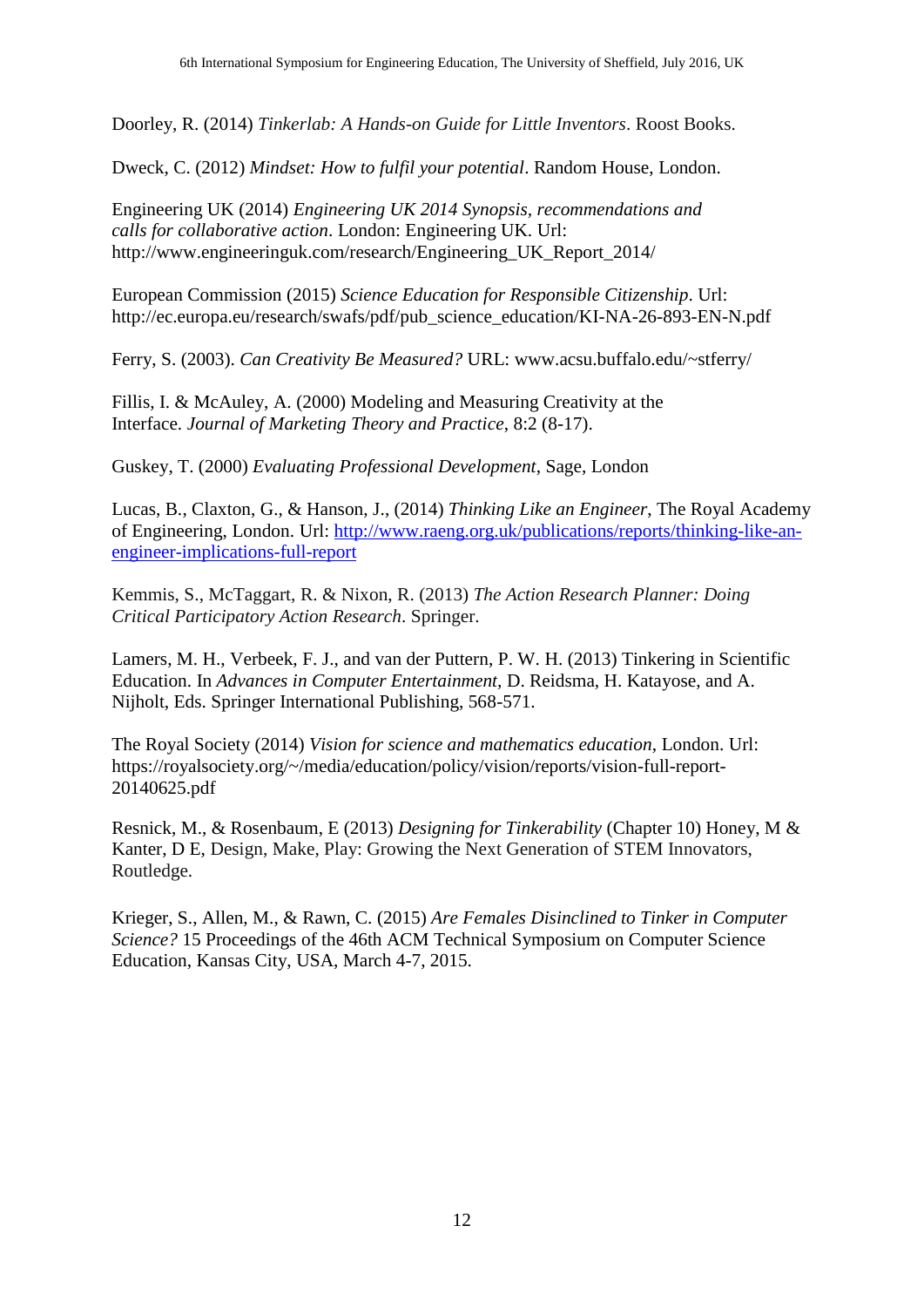

**Appendix 1: Engineering Habits of Mind**

### **Appendix 2: Case Study 4 Example**

This case was from a large, inner-city primary school with over 650 pupils, roughly half of whom qualify for free school meals. The school community is one of the most diverse in England, with over 90% of our children having English as a second language (26 different languages are spoken in school). As such the teachers we particularly keen to consider how this project could align with the development of communication skills within the context of developing engineering across the curriculum. The school is newly built and demonstrated established practice of Computer Science teaching across the school.

A teacher (Computer Science Subject Leader) and a teaching assistant (with responsibility for Computer Science) worked as a team and combined the project with wider learning goals that permeated the school curriculum, in particular the development of 'Growth Mindset' (Dweck 2012). This approach was a contemporary intervention to support a positive culture for learning in schools and provides an approach through which teachers focus attention on enhancing children's self-efficacy and esteem for learning. It encourages all children to consider their innate learning potential which can be accessed by investing effort, time and dedication to their work. Using this methodology pupils were encouraged to think for themselves, try things out, not fear failure or mistake making and consider that through investing effort in learning they will achieve. The teachers suggested that the Growth Mindset approach aligned well with the Engineering Habits of Mind, where adapting, resilience and refining practice were incumbent.

In this case the teachers also exploited the opportunities to explore cross-curricular learning opportunities which enhanced and extended the time available for the project. By working in this way the teachers suggested that could afford more time to the focus on engineering, as they could capitalise on designated teaching time for associated subjects, e.g. Design Technology (DT) as well making links to where else in the curriculum engineering habits of mind were being used in other areas of learning.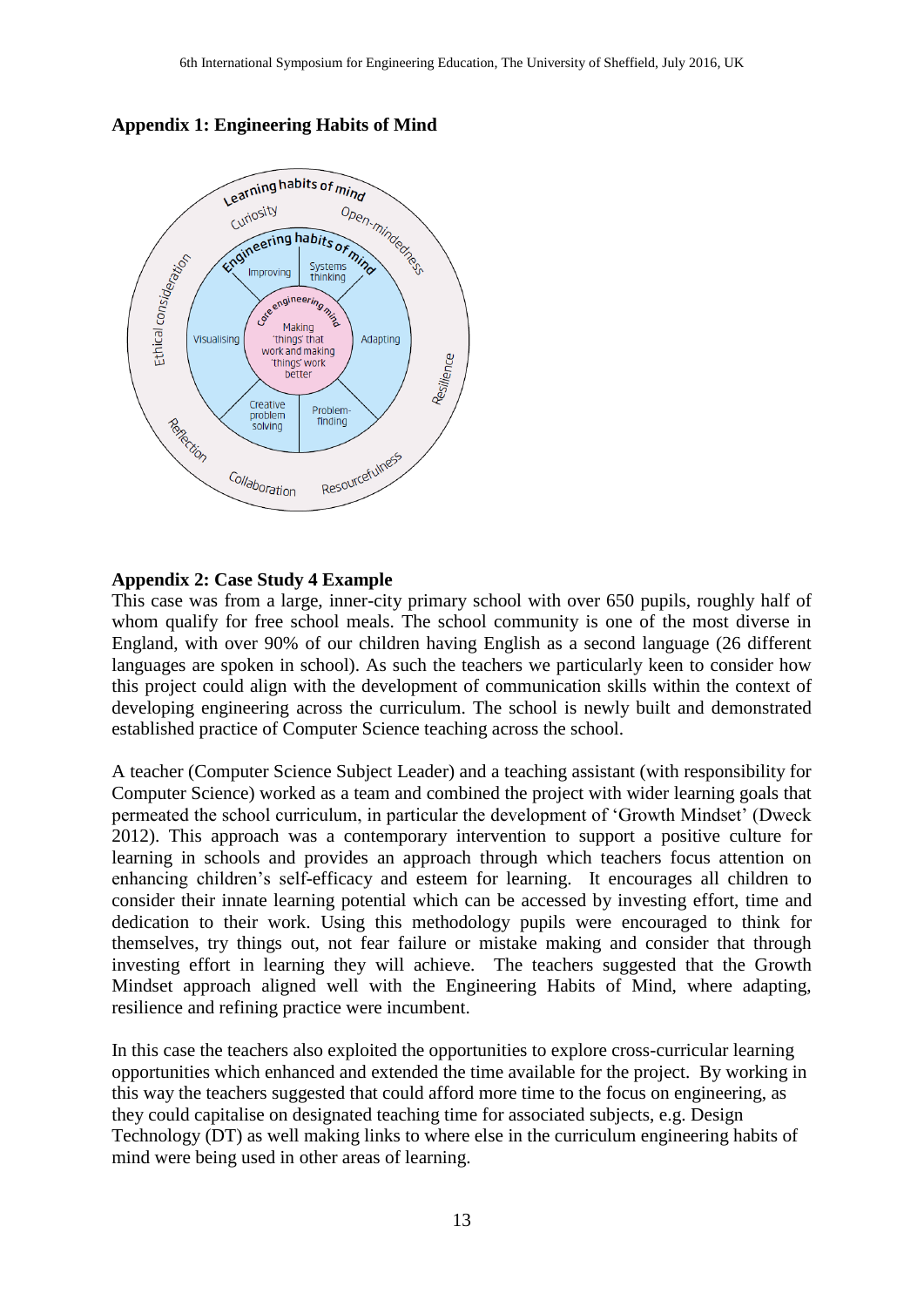The teachers defined their project question as:

*Can a Growth Mindset approach to cross-curricular engineering have an impact on children's confidence & communication skills?*

A summary of the teacher's outcomes is provided here:

### **What happened?**

- A series of introductory tasks were developed which were designed to get the children into the 'head space' to tinker, examples of these were tower-building using a variety of materials such as newspaper, wooden blocks, recycled scrap.
- Teachers emphasised the focus on 'process-over-outcome' and resilience to failure.
- Learning was then applied to a DT context where children built prototypes of moving vehicles.
- Lessons encouraged children to 'visualise' the product they were making, and to begin to realise these ambitions through a making process. They were encouraged to understand the concept of prototyping, where a model is constructed and refined, and not used as the final product.

### **Impact on Teaching**

- The introductory tasks altered the teachers approach to lesson planning and teaching by an increased emphasis on child-directed learning
- Teachers encouraged children to interpret challenges and come up with their own creative designs and solutions.
- This contrasted with their usual teaching approach which provided less opportunity for flexibility for the children.
- Teaching focused on the use of a series of open-ended computing tasks, using programmable devices such as the Lego Beebots, and on-screen software such as *Kodu* and *Scratch*
- 'Systems-thinking' skills were described, modelled and encouraged through the focus on making the robots move.
- Teachers consolidated systems thinking in other lessons, e.g. through Maths investigative challenges and English lessons.
- Teachers reported they found themselves increasingly standing back, observing and facilitating children's learning.
- They also reported collaborating with the children to set attainable goals and together explore different ways to achieve them.

### **Impact on the Children**

- Children became familiar with the use of a framework for learning that the teachers designed specifically for this project. Each session followed this framework which was found to translate the EHoM into an accessible approach for children:

# *Ask it*  $\rightarrow$  *Think it*  $\rightarrow$  *Speak it*  $\rightarrow$  *Try it*  $\rightarrow$  *'Break' it*  $\rightarrow$  *Fix it*

- Children used the framework explicitly which teachers reported as providing a common language for the communication and collaboration when on task.
- Teachers noted that children's reasoning skills in Maths and Science had particularly improved, as had their confidence to share ideas and voice their opinions about the world around them.
- A 'tinkering mentality' was described to be shown in the children's acceptance of failure. They illustrated a comfort with having a 'fantastic fail', when something didn't go to plan, they saw this as a learning opportunity.
- Teachers also noted that the 'average' and 'low' achieving children made the most progress in this area of work, demonstrating ability to think creatively.
- The project also impacted on the children's understanding of the job/career of an engineering.

### **Wider Impact**

- Other teachers within the school were also involved in professional development from the project teachers and also outside agencies. This raised their awareness of the project and its outcomes - Teaches expressed interest in furthering the project approach to support the development of